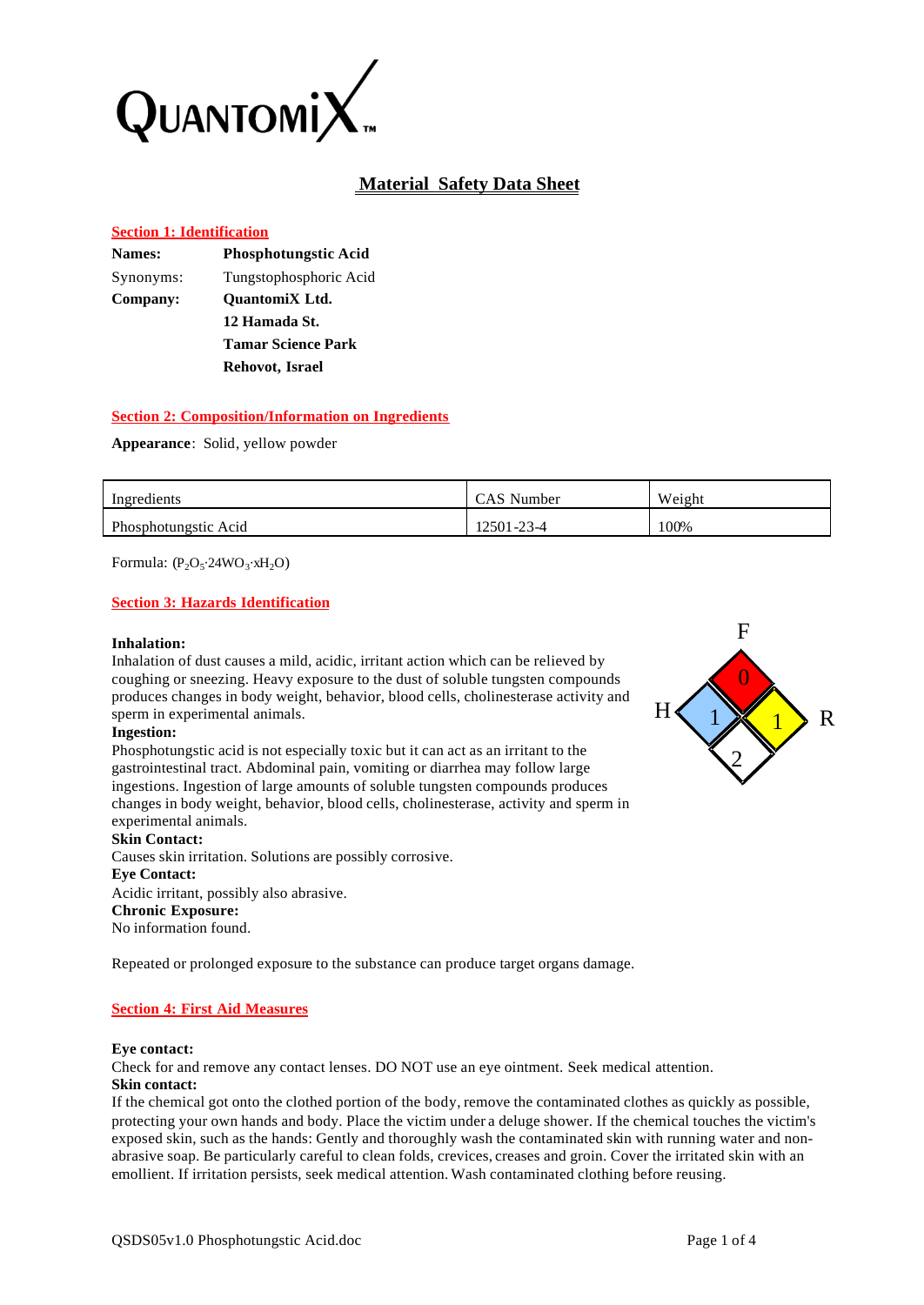

**Serious skin contact:** Wash with a disinfectant soap and cover the contaminated skin with an anti-bacterial cream. Seek medical attention.

**Inhalation:** Allow the victim to rest in a well ventilated area. Seek medical attention.

**Ingestion:** Remove dentures if any. Have conscious person drink several glasses of water or milk. INDUCE VOMITING by sticking finger in throat. Lower the head so that the vomit will not reenter the mouth and throat. NEVER give an unconscious person anything to ingest. Seek medical attention.

### **Section 5: Fire-Fighting Measures**

**Fire hazard:** Not considered to be a fire hazard. **Explosion:** Not considered to be an explosion hazard. **Fire Extinguishing Media:** Use any means suitable for extinguishing surrounding fire. **Special fire fighting procedures:** In the event of a fire, wear full protective clothing and self-contained breathing apparatus with full facepiece operated in the pressure demand or other positive pressure mode.

### **Section 6: Accidental Release Measures**

Use appropriate tools to put the spilled solid in a convenient waste disposal container. Finish cleaning by spreading water on the contaminated surface and dispose of according to local and regional authority requirements.

### **Section 7: Handling and Storage**

Keep in a tightly closed container, stored in a cool, dry, ventilated area. Protect against physical damage. Containers of this material may be hazardous when empty since they retain product residues (dust, solids); observe all warnings and precautions listed for the product.

Do not ingest. Do not breath dust. In case of insufficient ventilation, wear suitable respiratory equipment. If ingested, seek medical advice immediately and show the container or the label. Avoid contact with skin and eyes.

# **Section 8: Exposure Control and Personal Protection**

#### **Exposure limits:**

TWA: 1 CEIL:  $3 \text{ (mg/m}^3)$ Consult local authorities for acceptable exposure limits.

#### **Engineering controls:**

Use process enclosures, local exhaust ventilation, or other engineering controls to keep airborne levels below recommended exposure limits. If user operations generate dust, fume or mist, use ventilation to keep exposure to airborne contaminants below the exposure limit.

#### **Personal protection:**

Splash goggles. Laboratory coat. Dust respirator. Gloves (impervious). Wear appropriate respirator when ventilation is inadequate.

#### **Personal protection in case of a large spill:**

Splash goggles. Full suit. Dust respirator. Boots. Gloves. A self contained breathing apparatus should be used to avoid inhalation of the product. Suggested protective clothing might not be sufficient; consult a specialist BEFORE handling this product.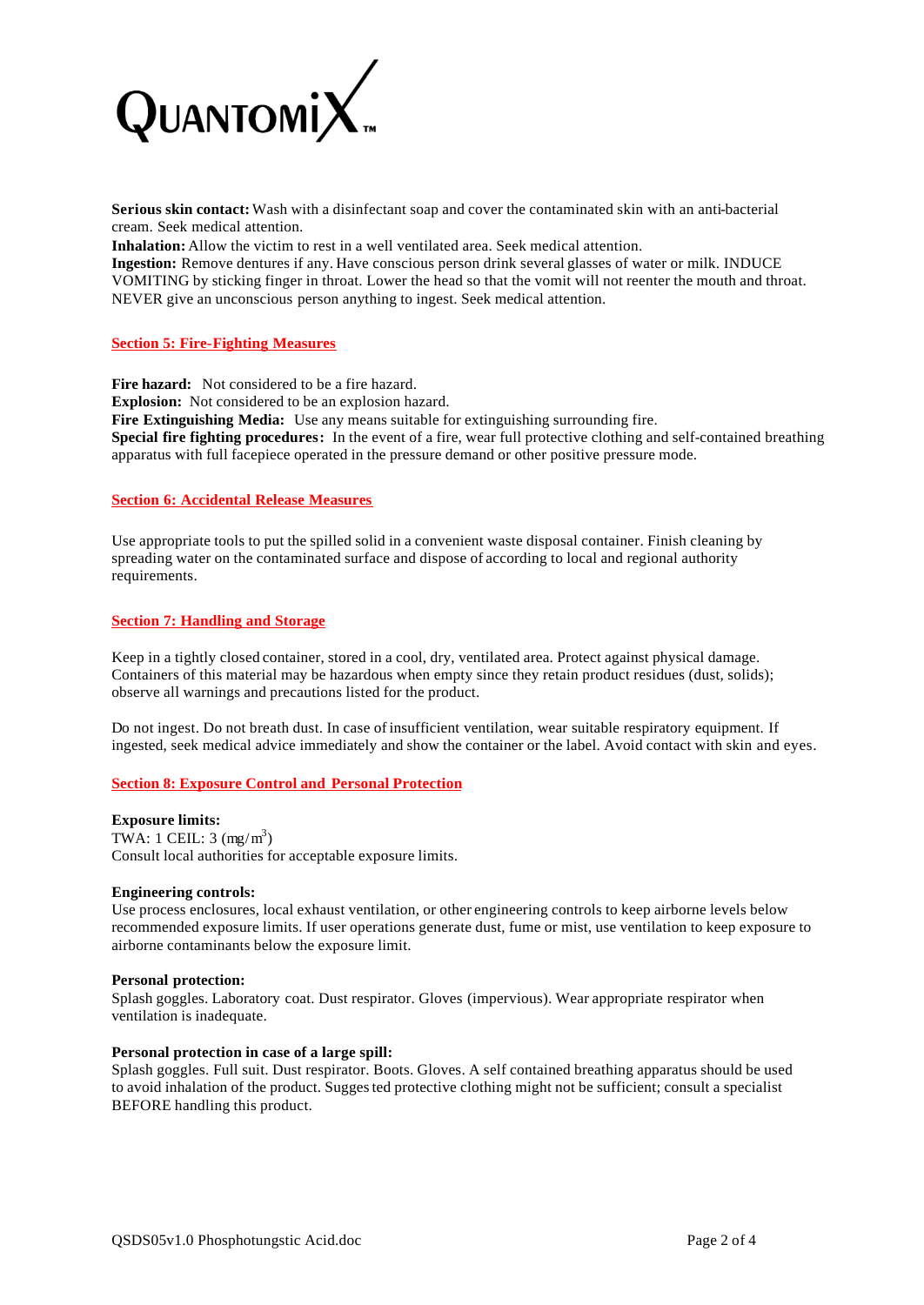

### **Section 9: Physical and Chemical Properties:**

**Appearance:** Small, colorless to gray, or slightly yellow-green crystals. **Odor:** Odorless. **Solubility:** 200 g/100 g water. **Density:** No information found. **pH:** No information found. **% Volatiles by volume @ 21C (70F):** 0 **Boiling Point:** Not applicable. **Melting Point:** 89C (192F) For 24 H2O Hydrate **Vapor Density (Air=1):** No information found. **Vapor Pressure (mm Hg):** No information found. **Evaporation Rate (BuAc=1):** No information found.

#### **Section 10: Stability and Reactivity**

**Stability** The product is stable. **Conditions of instability:** No additional information. **Incompatibilities with various substances:** No specific information is available. **Corrosivity:** Non corrosive in presence of glass. **Polymerization:** No.

### **Section 11: Toxicological Information**

**Toxicity to animals:** Oral Rat LD50: 3300 mg/kg. LC50: Not available. **Chronic effect on humans:** The substance is toxic to lungs, mucous membranes. **Toxicity of the product to the reproductive system:** Not available. **Other toxic effects on humans:** Slightly dangerous to dangerous in case of skin contact (irritant), of eye contact (irritant), of ingestion, of inhalation. **Carcinogenicity:** The substance is not listed in the IARC list of carcinogens

**Section 12: Ecological Information**

**Ecotoxicity** Not available. **BOD5 and COD:**: Not available. **Products of biodegradation:** Some metallic oxides. **Toxicity of the products of biodegradations:** The products of degradation are more toxic.

# **Section 13: Disposal Considerations**

Whatever cannot be saved for recovery or recycling should be managed in an appropriate and approved waste disposal facility. Processing, use or contamination of this product may change the waste management options. State and local disposal regulations may differ from federal disposal regulations. Dispose of container and unused contents in accordance with federal, state and local requirements.

# **Section 14: Transport Information**

**DOT Classification:** DOT CLASS 8: Corrosive solid. **Identification:** Corrosive solid, n.o.s. (Phosphotungstic acid) UN1759 III **Special provisions for transport:** No additional comments.